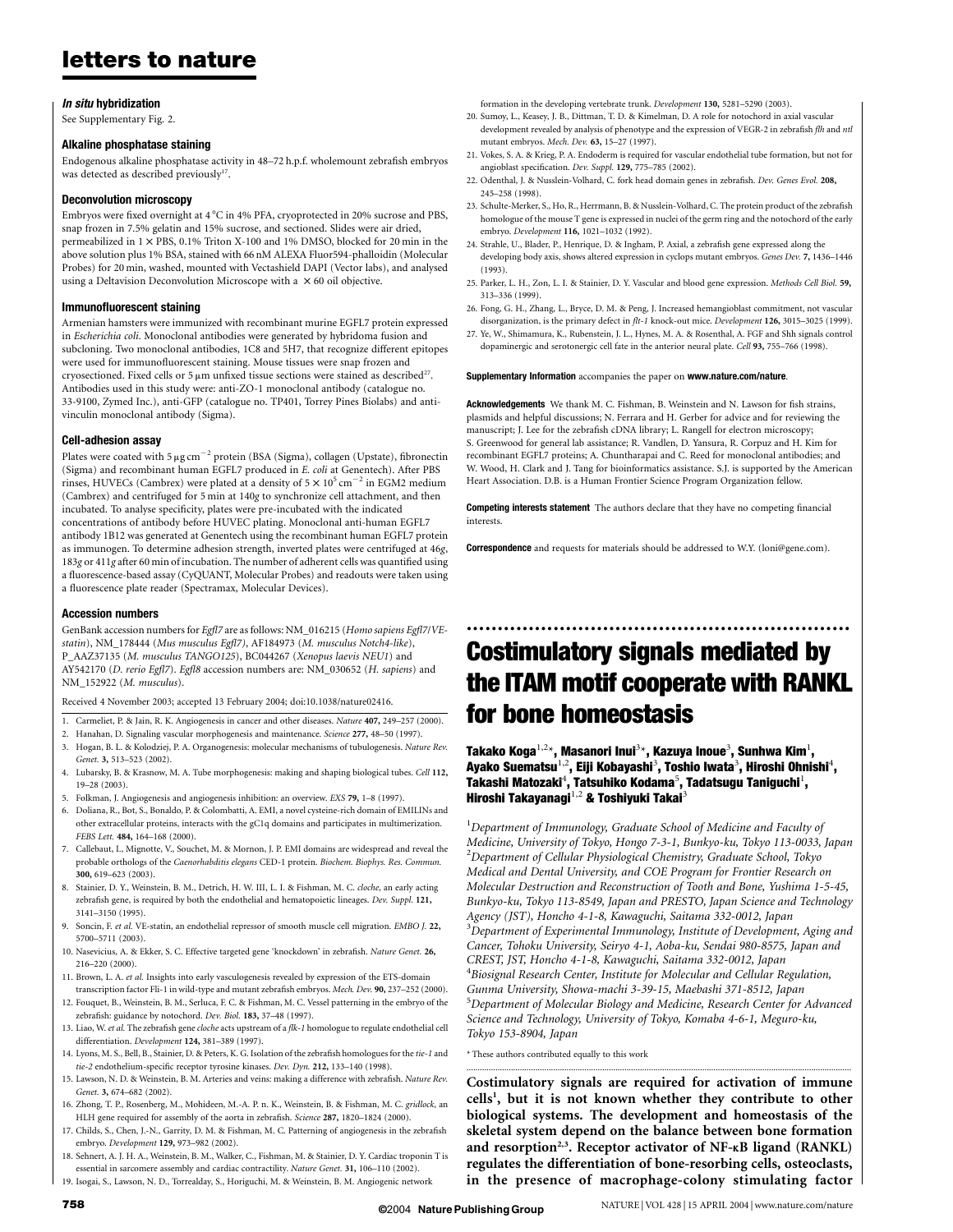$(M-CSF)^{4,5}$ . But it remains unclear how RANKL activates the calcium signals that lead to induction of nuclear factor of activated T cells c1, a key transcription factor for osteoclastogenesis<sup>6</sup>. Here we show that mice lacking immunoreceptor tyrosinebased activation motif (ITAM)<sup>7</sup>-harbouring adaptors<sup>8-10</sup>, Fc receptor common  $\gamma$  subunit (FcR $\gamma$ ) and DNAX-activating protein (DAP)12, exhibit severe osteopetrosis owing to impaired osteoclast differentiation. In osteoclast precursor cells,  $FcR<sub>\gamma</sub>$ and DAP12 associate with multiple immunoreceptors $11-15$  and activate calcium signalling through phospholipase  $C_{\gamma}$ . Thus, ITAM-dependent costimulatory signals activated by multiple immunoreceptors are essential for the maintenance of bone homeostasis. These results reveal that RANKL and M-CSF are not sufficient to activate the signals required for osteoclastogenesis.

Osteoclast differentiation induced by RANKL and M-CSF is severely blocked in the bone marrow monocyte/macrophage lineage cells (BMMs) derived from mice lacking DAP12 (ref. 16), also known as KARAP or TYROBP9,10. DAP12 is a membrane adaptor molecule that contains an ITAM motif, which activates calcium signalling in immune cells. Despite this in vitro blockage, DAP12 deficient  $(DAPI2^{-/-})$  mice exhibit only mild osteopetrosis and contain a normal number of osteoclasts. This suggests that the DAP12-mediated signal plays a crucial role in the RANKL/M-CSFinduced osteoclast formation system but that another molecule(s) can rescue the DAP12 deficiency in  $vivo^{16}$ .

To investigate the molecular basis of this discrepancy, we stimulated BMMs with RANKL and M-CSF after strictly depleting the stromal/osteoblastic cells<sup>17</sup>. In this osteoblast-free system, osteoclast differentiation is completely abrogated in  $DAPI2^{-/-}$  BMMs (Fig. 1a); we observed no formation of multinucleated cells (MNCs) positive for the marker enzyme of osteoclasts, tartrateresistant acid phosphatase (TRAP). This differentiation block is efficiently rescued by retroviral expression of DAP12, but not by DAP12Y65F, a DAP12 mutant that does not transmit the ITAM signal<sup>18</sup> (Fig. 1b), indicating that the DAP12-mediated ITAM signal is required for osteoclastogenesis in this system. Interestingly,  $DAP12^{-/-}$  BMMs undergo osteoclast differentiation in co-culture with osteoblasts<sup>19</sup> (Fig. 1c), showing that osteoblasts can stimulate the signal that compensates for the loss of the DAP12-mediated ITAM signal. This compensatory mechanism may explain the normal osteoclast differentiation in  $DAPI2^{-/-}$  mice in vivo (see Supplementary Fig. 1a, b).

The osteoclast-associated receptor (OSCAR) is an activating-type immunoglobulin-like receptor induced in RANKL-stimulated  $BMMs<sup>11</sup>$ . Expression of a putative OSCAR ligand in osteoblasts<sup>11</sup> led us to investigate OSCAR as a candidate receptor that compensates for the loss of DAP12-mediated signalling. To explore the adaptor molecules with which OSCAR associates, we constructed a chimaeric receptor composed of the extracellular portion of type IIB FcR for IgG (Fc $\gamma$ RIIB) and the transmembrane and cytoplasmic portion of OSCAR (RIIB–OSCAR). Flow-cytometric analysis revealed that RIIB–OSCAR expression was significantly enhanced only when it was cotransfected with FcR $\gamma$  (Fig. 1d). Thus, RIIB-OSCAR preferentially associates with FcR $\gamma$ , another adaptor protein containing an ITAM motif, but not with DAP12 or DAP10. Immunoprecipitation analysis also verified the exclusive association of RIIB-OSCAR with FcR $\gamma$  (Supplementary Fig. 1c).

The results prompted us to investigate the bone phenotype of mice deficient in FcR $\gamma$  (FcR $\gamma^{-/-}$  mice)<sup>20</sup>, but there was no significant difference in the osteoclast number and the trabecular bone volume between wild-type and  $FcR\gamma^{-/-}$  mice (Fig. 1e and Supplementary Fig. 1d). In addition, there was little, if any, difference between wild-type and  $FcR\gamma^{-/-}$  mice in the differentiation of osteoclasts in the RANKL/M-CSF system (Supplementary Fig. 1e) and the co-culture system (data not shown). Although OSCAR–Fc,



Figure 1 Impaired osteoclastogenesis in the absence of DAP12 and the compensatory mechanism by osteoblasts. **a**, Complete lack of osteoclastogenesis in  $DAP12^{-/-}$  BMMs stimulated with RANKL/M-CSF. **b**, Rescue of osteoclastogenesis by retrovirus-mediated expression of DAP12, but not DAP12Y65F, in  $DAP12^{-/-}$  BMMs. These multinucleated cells have a bone-resorbing activity (not shown). c, Osteoclast formation from DAP12<sup>-/-</sup> BMMs in co-culture with osteoblasts. Bone-resorbing activity was examined on dentine slices (not shown).  $d$ , Flow-cytometric analysis of cell-surface expression of Fc $\gamma$ RIIB after overexpression of the chimaeric receptor of RIIB-OSCAR or  $Fc<sub>Y</sub>RIIB$  (left). Weak expression of  $Fc<sub>Y</sub>RIIB$  is detected by transfection of RIIB–OSCAR alone (pink line, left and right panels), but cotransfection with  $FcR<sub>Y</sub>$  exclusively increased this expression (violet line, right). e, Histology of tibia (upper, toluidine blue staining) and microradiographic analysis of femur (lower, microcomputed tomography, left; microradiograph, right) of  $FcR\gamma$ <sup>-/-</sup> mice. There was no significant abnormality.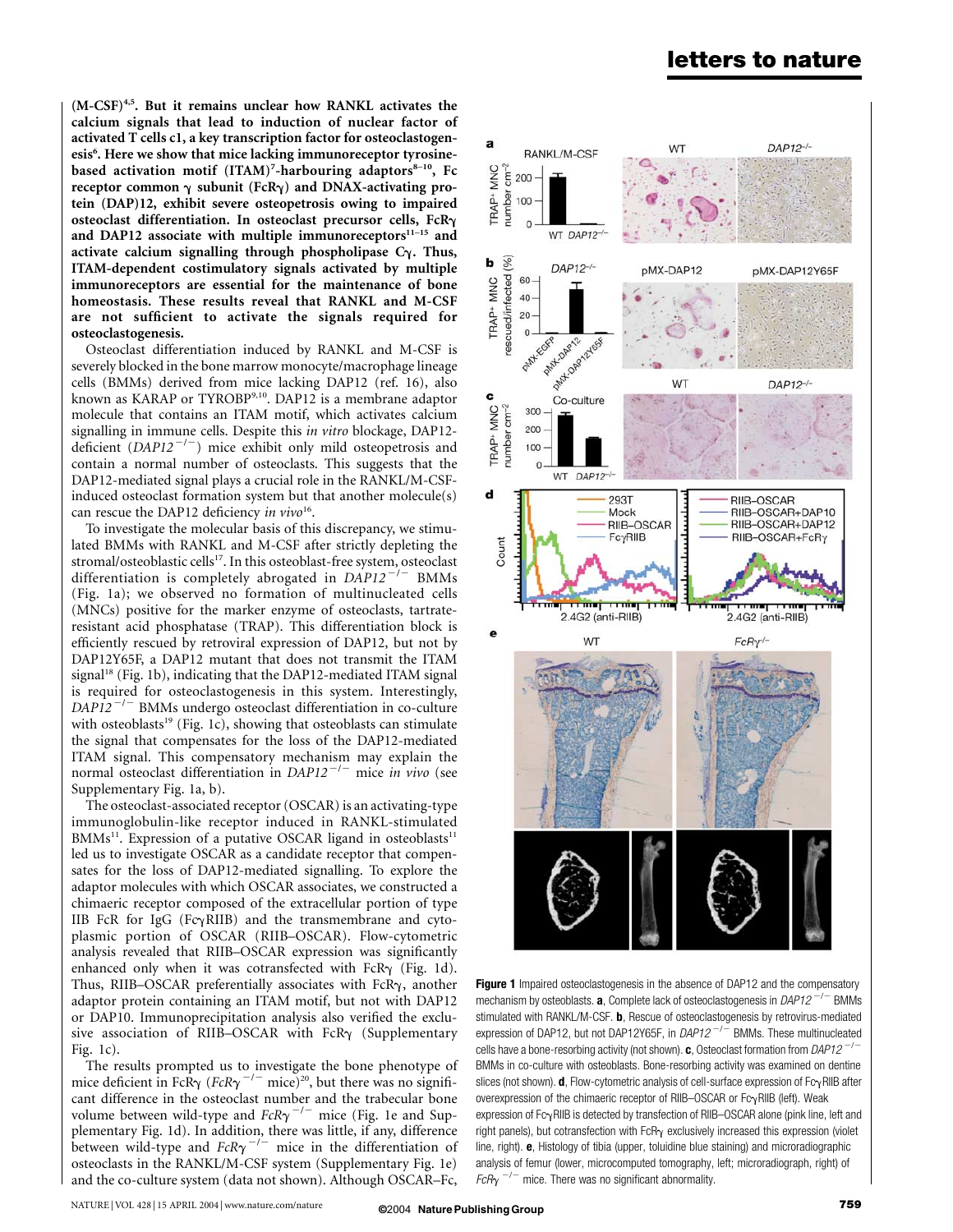a fusion protein of OSCAR ectodomain and Fc portion of IgG, suppresses osteoclastogenesis in vitro<sup>11</sup>, our results suggest that  $FcR<sub>Y</sub>$ -mediated signals can be compensated for by other signals in vivo.

Considering the possibility that DAP12 and FcR $\gamma$  functionally compensate for each other<sup>21</sup>, we generated mice lacking both molecules  $(DAPI2^{-/-}$  FcR $\gamma$ <sup>-/-</sup> mice). These mice exhibit severe osteopetrosis, with bone marrow filled with unresorbed bone (Fig. 2a). DAP12<sup> $-/-$ </sup> mice show mild osteopetrosis due to impaired osteoclast activity<sup>16</sup>, but the osteopetrosis in DAP12<sup>-/-</sup> FcR $\gamma$ <sup>-/-</sup> mice is much more severe, as seen in microradiographs (Fig. 2a) and trabecular bone volume (Fig. 2b). Importantly, we observed few osteoclasts in  $DAPI2^{-/-}$   $FcR\gamma^{-/-}$  mice, indicating that the osteopetrosis is caused by defective differentiation rather than by defective activity of osteoclasts (Fig. 2c, e). Bone-morphometric analysis revealed that osteoblastic bone formation also decreases (Fig. 2d and Supplementary Fig. 2a). Thus, the ITAM-harbouring adaptors FcR $\gamma$  and DAP12 are essential for osteoclast differentiation in vivo. Despite the severe osteopetrosis in DAP12<sup>-/-</sup> FcR $\gamma$ <sup>-/-</sup> mice, these mice have no defect in tooth eruption (data not shown). In addition, we observed a very small number of  $TRAP<sup>+</sup>$  MNCs in limited areas just below the epiphyseal plate (Fig. 2e and Supplementary Fig. 2b), suggesting that another adaptor molecule(s) may compensate for the function under specific conditions. In the culture system,  $DAP12^{-/-}$  FcR $\gamma^{-/-}$  osteoclast precursor cells cannot undergo osteoclast differentiation in response to RANKL and M-CSF (Fig. 3a). Retroviral transfer of DAP12, but not DAP12Y65F or FcR $\gamma$ , into DAP12<sup>-/-</sup> FcR $\gamma$ <sup>-/-</sup> cells efficiently rescued osteoclast differentiation induced by RANKL and M-CSF. In addition, DAP12<sup>-/-</sup> FcR $\gamma$ <sup>-/-</sup> precursor cells barely differentiate into osteoclasts even when co-cultured with osteoblasts (Fig. 3b). In the co-culture system, retroviral transfer of  $FcR\gamma$ , but not ITAMdeficient  $FcR\gamma Y65F$ , also rescued osteoclast differentiation, albeit partially. These results suggest that the ITAM signal mediated through  $FcR<sub>Y</sub>$  and DAP12 is indispensable for RANKL-induced osteoclastogenesis and that each adaptor-mediated signal is differentially regulated.

 $FcR<sub>Y</sub>$  or DAP12 associates with several specific immunoreceptors for cell activation in myeloid lineage cells<sup>13,21,22</sup>. To identify receptors that associate with FcR $\gamma$  and DAP12 in osteoclast lineage cells, we screened the expression profiles of messenger RNAs for known candidate receptors using GeneChip analysis. We found that a series of receptors and ITAM-associated molecules, as well as FcR $\gamma$  and DAP12, are expressed in the osteoclast lineage (Supplementary Fig. 3a). These putative FcR $\gamma$ - and DAP12-associating receptors<sup>11–</sup> <sup>15</sup> were detected on the surface of the osteoclast lineage using cell-surface labelling with biotin (Supplementary Fig. 3b, c). Among these, immunoprecipitation experiments confirmed that paired immunoglobulin-like receptor (PIR)-A,  $Fc\gamma RIII$ and OSCAR each pair with FcR $\gamma$  and that triggering receptor expressed by myeloid cells (TREM)-2 and signal-regulatory protein  $(SIRP)\beta1$ , but not NKG2D, pair with DAP12 in the osteoclast lineage (Fig. 3c).

To test whether these receptor-mediated signals promote osteoclast differentiation by associating with FcR $\gamma$  or DAP12, we stimulated BMMs with plate-bound monoclonal antibodies against OSCAR, PIR, TREM-2 and SIRPß1. Triggering of either receptor by crosslinking with an antibody accelerated RANKL-induced osteoclast differentiation, indicating that these receptors activate osteoclastogenesis, although the stimulatory effect is more obvious at a low concentration of RANKL (Fig. 3d and Supplementary Fig. 3d). In the absence of RANKL, the stimulation of these receptors alone could not induce osteoclast differentiation (data not shown), suggesting that these receptor-mediated signals act cooperatively with RANKL but cannot substitute for the signal.

A stimulating effect by anti-OSCAR and anti-PIR antibodies was not observed in  $FcR\gamma$ <sup>-/-</sup> BMMs, whereas anti-TREM-2 and anti-



**Figure 2** Severe osteopetrosis in DAP12<sup>-/-</sup> FcP<sub>Y</sub><sup>-/-</sup> (DKO) mice due to impaired osteoclast differentiation. a, Histology of tibia and microradiographic analysis of femur of DAP12<sup>-/-</sup> and DAP12<sup>-/-</sup> FcR $\gamma$ <sup>-/-</sup> mice (12 weeks of age). Bone-marrow cavity is absent in *DAP12*  $^{-/-}$  *FcR*y  $^{-/-}$  mice. Higher radiopacity shows that *DAP12*  $^{-/-}$  *FcR*y  $^{-/}$ mice have a much more severe osteopetrotic phenotype than  $DAP12^{-/-}$  mice. **b**, Increased trabecular bone volume in DAP12<sup>-/-</sup> FcR $\gamma$ <sup>-/-</sup> mice. c, The number of osteoclasts is not altered in DAP12<sup>-/-</sup> mice, but is markedly decreased in DAP12<sup>-/-</sup>  $FcRy$ <sup>-/-</sup> mice. **d**, Osteoblastic parameters in the bone-morphometric analysis of the tibia of wild-type and DAP12<sup>-/-</sup> FcRy <sup>-/-</sup> mice (12 weeks of age). **e**, Histology of the tibia of DAP12<sup>-/-</sup> and DAP12<sup>-/-</sup> FcR<sub>Y</sub><sup>-/-</sup> mice (TRAP and toluidine blue staining). Bone-marrow cavity is filled with unresorbed bone in the diaphysis of DAP12<sup>-/-</sup> FcR<sub>Y</sub> <sup>-</sup> mice. No osteoclasts are observed in the diaphysis of *DAP12<sup>-/-</sup> FcR* $\gamma$ <sup>-/-</sup> mice, whereas the osteoclast number is normal in  $DAP12^{-/-}$  mice. Typical sites of cartilage remnant are indicated by asterisks. In the metaphyseal area, a small number of osteoclasts are observed below epiphyseal plates in DAP12<sup>-/-</sup> FcR $\gamma$ <sup>-/-</sup> mice (arrowheads).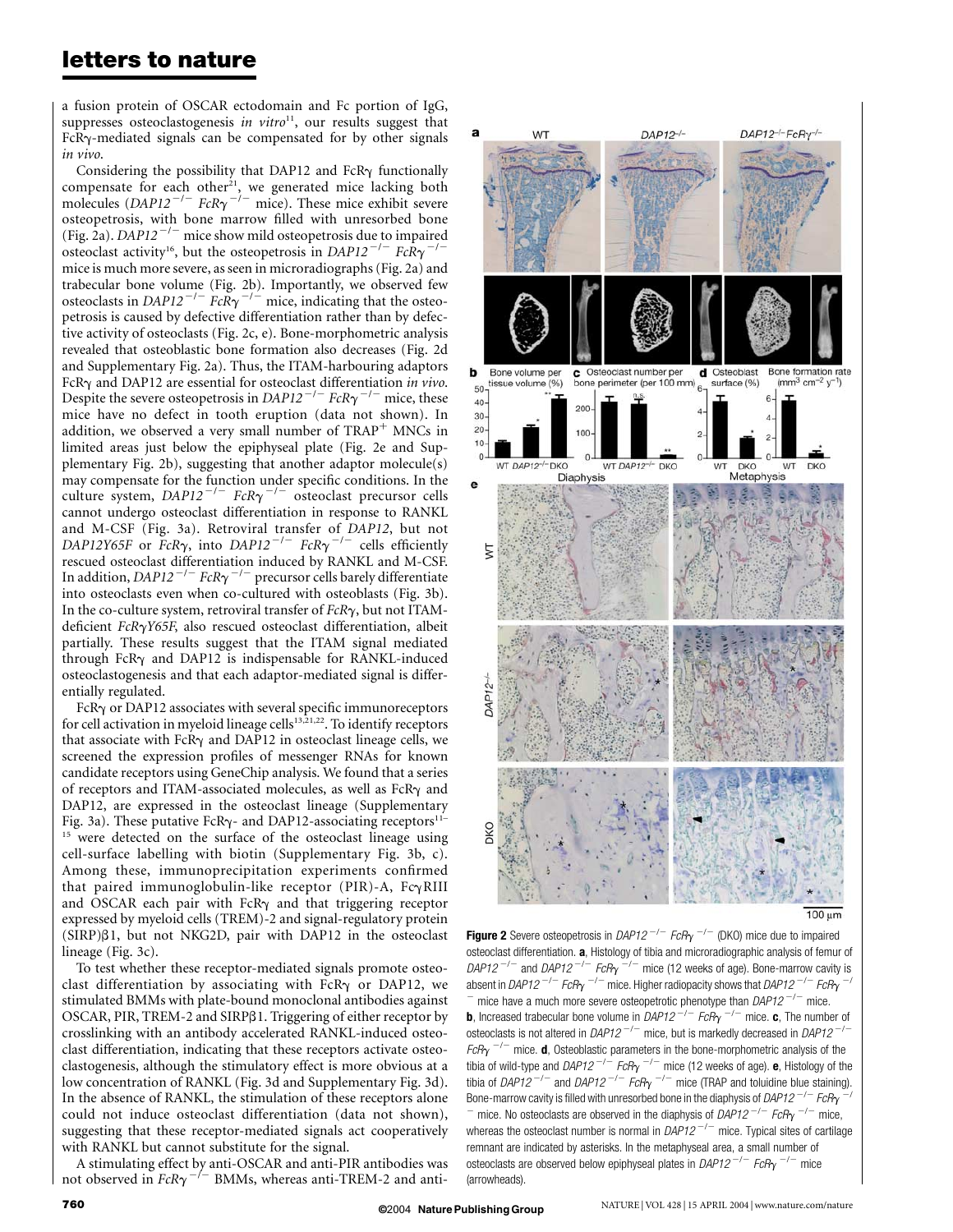SIRP $\beta$ 1 antibodies stimulated  $\mathit{FcR}\gamma^{-/-}$  BMMs, the same as they did with wild-type cells (Fig. 3e). This indicates that FcR $\gamma$  is required for the stimulatory function of OSCAR and PIR-A. Consistent with the observation that osteoblasts rescue DAP12 deficiency through FcRg-associated receptors, anti-OSCAR and anti-PIR antibodies could rescue the osteoclastogenesis from  $DAPI2^{-/-}$  BMMs but not from DAP12<sup>-/-</sup> FcR $\gamma$ <sup>-/-</sup> cells (Fig. 3f). Stimulation of DAP12associating receptors such as TREM-2 and SIRPß1 did not rescue  $DAPI2^{-/-}$  BMMs. This indicates that DAP12 is required for the stimulatory effect through TREM-2 and SIRP $\beta$ 1 (Fig. 3f).

How does the ITAM signal contribute to RANKL-induced signalling events? To address this question, we performed a genome-wide screening of mRNA expression in RANKL-stimulated osteoclast precursor cells derived from wild-type and  $DAPI2^{-1}$  $FcR\gamma$ <sup>-/-</sup> mice. Among the transcription factors and effector molecules involved in RANKL signalling<sup>6</sup>, the induction of nuclear factor of activated T cells c1 (NFATc1) is most strongly suppressed in DAP12<sup>-/-</sup> FcR $\gamma$ <sup>-/-</sup> cells (Fig. 4a). We analysed the protein expression of essential molecules for osteoclastogenesis<sup>2,4,6</sup> including NFATc1, c-Fos and TRAF6, and revealed that NFATc1 expression in DAP12<sup>-/-</sup> FcR $\gamma$ <sup>-/-</sup> cells stimulated with RANKL is barely detectable, but the expression of c-Fos or TRAF6 is still observed under the same conditions (Supplementary Fig. 4a). To

confirm the crucial role of NFATc1 as a downstream target, we examined whether ectopic expression of NFATc1, c-Fos or TRAF6 by retrovirus-mediated gene transfer rescues the differentiation block of osteoclasts in DAP12<sup>-/-</sup> FcR $\gamma$ <sup>-/-</sup> cells. Ectopic expression of NFATc1, but not c-Fos or TRAF6, resulted in efficient osteoclast formation even in DAP12<sup>-/-</sup> FcR $\gamma$ <sup>-/-</sup> cells (Fig. 4b).

RANKL-induced calcium signalling is essential for autoamplification of the NFATc1 gene during osteoclastogenesis<sup>6</sup>, whereas immunoglobulin-like receptors activate phospholipase  $C_{\gamma}$  (PLC $_{\gamma}$ ) and calcium signalling through ITAM in immune cells<sup>13,21</sup>. We therefore examined calcium signalling in RANKL-stimulated osteoclast precursor cells derived from  $\overline{D}AP12^{-/-}$  FcR $\gamma$ <sup>-/-</sup> mice. As shown in Fig. 4c, calcium oscillation induced by RANKL is not significantly observed in DAP12<sup>-/-</sup> FcR $\gamma$ <sup>-/-</sup> cells, which suggests that the inhibition of this calcium signalling explains the impaired induction of NFATc1. Furthermore, stimulation with the anti-PIR antibody rescued the defect in calcium signalling and NFATc1 expression in  $DAPI2^{-/-}$  cells, suggesting that the stimulation of an immunoreceptor is required for RANKL-induced activation of the calcium signal leading to NFATc1 induction and osteoclastogenesis (Fig. 4c and Supplementary Fig. 4b). These findings suggest that FcR $\gamma$  and DAP12 are required for the induction of NFATc1, the crucial step in the RANKL-induced osteoclast



Figure 3 Distinct roles of FcR $\gamma$ - and DAP12-associating immunoreceptors in the regulation of osteoclastogenesis. a, Complete block of in vitro osteoclastogenesis in  $DAP12^{-/-}$  FcR $\gamma$ <sup>-/-</sup> (DKO) cells stimulated with RANKL and M-CSF. This was rescued by pMX-DAP12, but not pMX-DAP12Y65F or pMX-FcRy. b, Severe impairment of osteoclastogenesis in DAP12<sup>-/-</sup> FcR<sub> $\gamma$ </sub><sup>-/-</sup> cells even in co-culture with osteoblasts. Osteoclastogenesis was rescued by pMX-DAP12 or pMX- FcP<sub>Y</sub> in an ITAM-dependent manner. c, Association of FcR $\gamma$  with PIR-A, Fc $\gamma$ RIII and OSCAR (upper). pOC, osteoclast precursor cells stimulated with RANKL. For the comments on the association of  $FcR<sub>Y</sub>$  with Fc $\gamma$ RIII, see Supplementary Fig. 3b, c. Association of DAP12 with TREM-2 and SIRPß1, but not with NKG2D, in pOC (lower). For the positive control, DAP12 associates with SIRP<sub>B1</sub> and NKG2D in dendritic cells (DC) and NK cells (NK), respectively. **d**, Treatment of



BMMs with plate-bound monoclonal antibodies against OSCAR, PIR, TREM-2 or SIRPß1 promotes osteoclastogenesis stimulated by RANKL and M-CSF. The stimulatory effect by antibody-mediated crosslinking is more obvious at a low concentration of RANKL (5 ng ml<sup>-1</sup>) than at a high concentration (100 ng ml<sup>-1</sup>). **e**, Effect of plate-bound antibodies on osteoclastogenesis from  $FcR<sub>Y</sub>$ <sup>-/-</sup> BMMs. Anti-OSCAR and anti-PIR antibodies have no effect on  $\mathit{fcR}_\mathsf{Y}$   $^{-/-}$  BMMs. **f**, Effect of plate-bound antibodies on osteoclastogenesis from DAP12<sup>-/-</sup> BMMs or DAP12<sup>-/-</sup> FcRy <sup>-/-</sup> cells stimulated with RANKL/M-CSF. Anti-OSCAR and anti-PIR antibodies rescued osteoclastogenesis from  $DAP12^{-/-}$ BMMs, but such an effect was not observed in anti-TREM-2 or anti-SIRP<sub>B1</sub> antibodies. No stimulatory effect was observed on osteoclastogenesis from DAP12<sup>-/-</sup> FcR $\gamma$ <sup>-/-</sup> cells.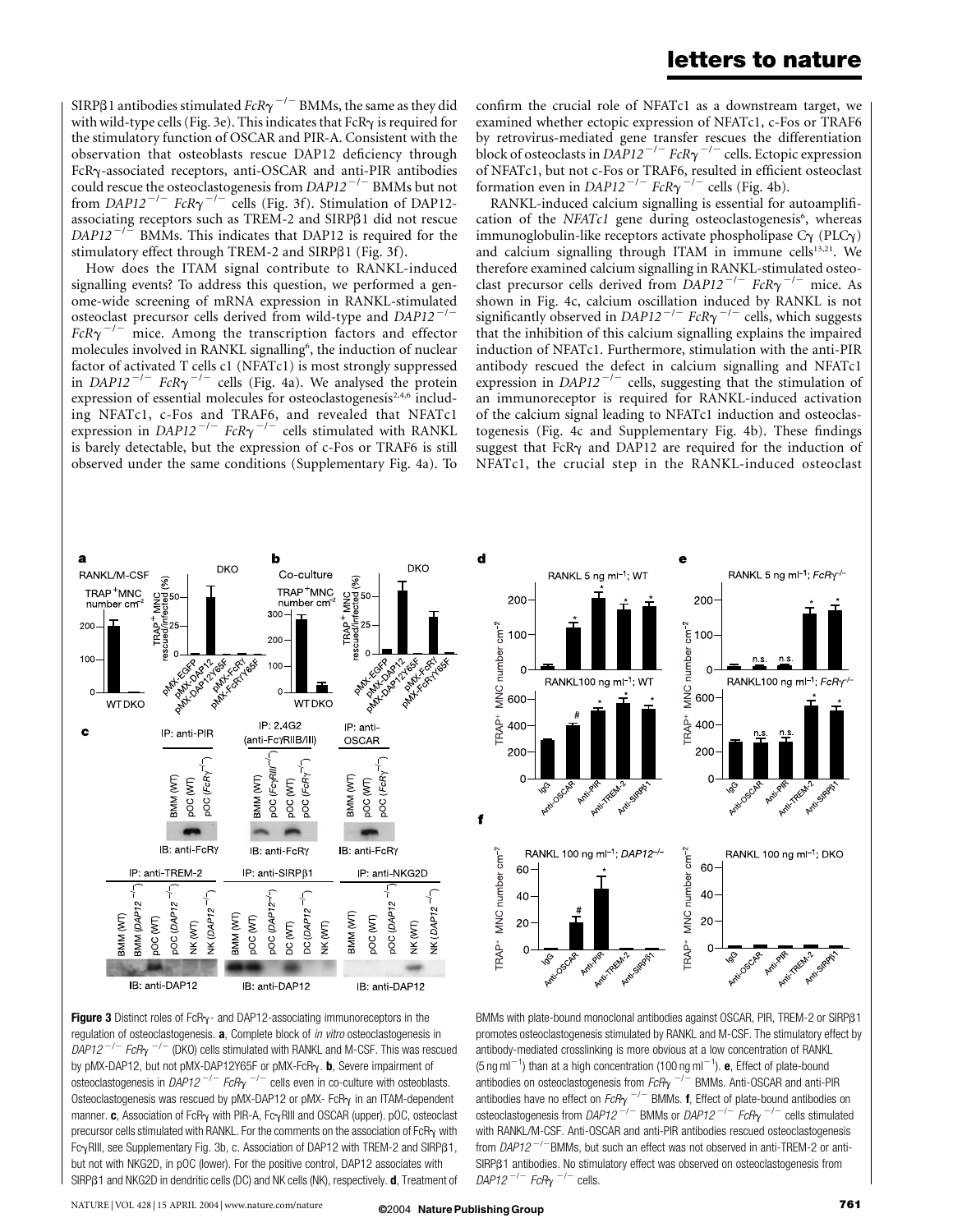



**Figure 4** ITAM-harbouring adaptors are essential for RANKL induction of calcium signalling and NFATc1. a, GeneChip analysis of mRNA expression of transcription factors and effector molecules involved in RANKL signalling. NFATc1 induction is most strongly impaired in DAP12<sup>-/-</sup> FcR<sub>Y</sub> <sup>-/-</sup> (DKO) cells. **b**, Introduction of NFATc1 by pMX retrovirus vector (pMX-NFATc1) into the DAP12<sup>-/-</sup> FcR<sub> $\gamma$ </sub><sup>-/-</sup> precursor cells efficiently rescued the osteoclastogenesis (with bone-resorbing activity; not shown) in the presence of RANKL and M-CSF. c, Calcium signalling in osteoclast precursor cells stimulated with RANKL and M-CSF for 24 h. Calcium oscillation was not observed in DAP12<sup>-/-</sup> FcR<sub>Y</sub>  $^{-/}$  $\overline{a}$  or DAP12<sup>-/-</sup> cells. Stimulation with plate-bound anti-PIR antibody rescued the calcium signalling in DAP12<sup>-/-</sup> cells, but not in DAP12<sup>-/-</sup> FcR<sub>Y</sub><sup>-/-</sup> cells. **d**,

Phosphorylation of FcR $\gamma$  and DAP12 by RANKL. Phosphorylation of FcR $\gamma$  and DAP12 induced by RANKL in BMMs as well as in RAW 264.7 cells. PY, phosphotyrosine. e, Impaired phosphorylation of PLC<sub>Y</sub>1 by RANKL in DAP12<sup>-/-</sup> FcR<sub>Y</sub> <sup>-/-</sup> cells. **f**, A schematic model of ITAM-mediated costimulatory signal in RANKL-stimulated induction of osteoclast differentiation. Phosphorylation of ITAM stimulated by immunoreceptors and RANKL–RANK interaction results in the recruitment of Syk family kinases, leading to the activation of PLC $_Y$  and calcium signalling, which is critical for NFATc1 induction. NFATc1 induction is also dependent on c-Fos and TRAF6, both of which are activated by RANKL. RANKL may also contribute to efficient ITAM signalling through the induction of immunoreceptors or their putative ligands.

differentiation programme, through activation of calcium signalling.

To gain further insight into the mechanism linking RANKL and ITAM-mediated calcium signalling, we analysed the phosphorylation events induced by RANKL. Our analysis revealed that RANKL induces the phosphorylation of both FcR $\gamma$  and DAP12 in BMMs as well as in RAW 264.7 cells (Fig. 4d). We further demonstrated that RANKL-induced phosphorylation of PLC $\gamma$  is impaired in  $DAP12^{-/-}$  FcR $\gamma^{-/-}$  cells (Fig. 4e), but RANKL-induced phosphorylation of p38, JNK and IkB is not affected (Supplementary Fig. 4c). This suggests that  $FcR<sub>Y</sub>$  and DAP12 are specifically involved in the PLC $\gamma$ -calcium pathway. In addition, piceatannol, the inhibitor of Syk kinase, which is recruited to ITAM in immune cells, has an inhibitory effect on osteoclastogenesis (Supplementary Fig. 4d).

Our results show that the ITAM-harbouring adaptors  $FCR\gamma$  and DAP12 deliver essential signals, in concert with RANK-induced signalling cascades, for terminal differentiation of osteoclasts. Our study establishes the importance of the ITAM-mediated costimulatory signal in RANKL-induced osteoclast differentiation (Fig. 4f), which is analogous to the role of costimulatory signals in the immune system $^{13,21}$ . Although most of the ligands for the immunoreceptors remain to be identified, putative ligands are provided by distinct cell types: osteoclast precursor cells themselves stimulate exclusively DAP12-associated receptors, but osteoblasts also stimulate  $FcR<sub>Y</sub>$ -associated receptors. The defective osteoblast function in  $DAPI2^{-/-}$  FcR $\gamma^{-/-}$  mice suggests that the osteoclast–osteoblast communication through these receptors may couple bone resorption to formation. It remains to be elucidated whether inhibitory receptors such as  $Fc\gamma$ RIIB and PIR-B (Supplementary Fig. 3a) contribute to counterbalancing the ITAM signal in osteoclast differentiation. It is notable that osteoclastogenesis is enhanced in mice lacking phosphatases such as SHP-1 or SHIP-1, which counterbalance the ITAM signal in the immune system<sup>23,24</sup>. The mutations of the ITAM-harbouring adaptors and their associating receptors are related to pathological conditions in the skeletal system<sup>25–27</sup>, suggesting that the regulation of costimulatory signals may provide a novel strategy for the treatment of skeletal disorders.

## Methods

## Mice and analysis of bone phenotype

DAP12<sup>-/-</sup> FcR $\gamma$ <sup>-/-</sup> mice were generated by crossing between DAP12<sup>+/-</sup> FcR $\gamma$ <sup>+/-</sup>males and females obtained by mating of  $DAPI2^{-/-}$  mice in the 129/SvJ and C57BL/6 (B6)